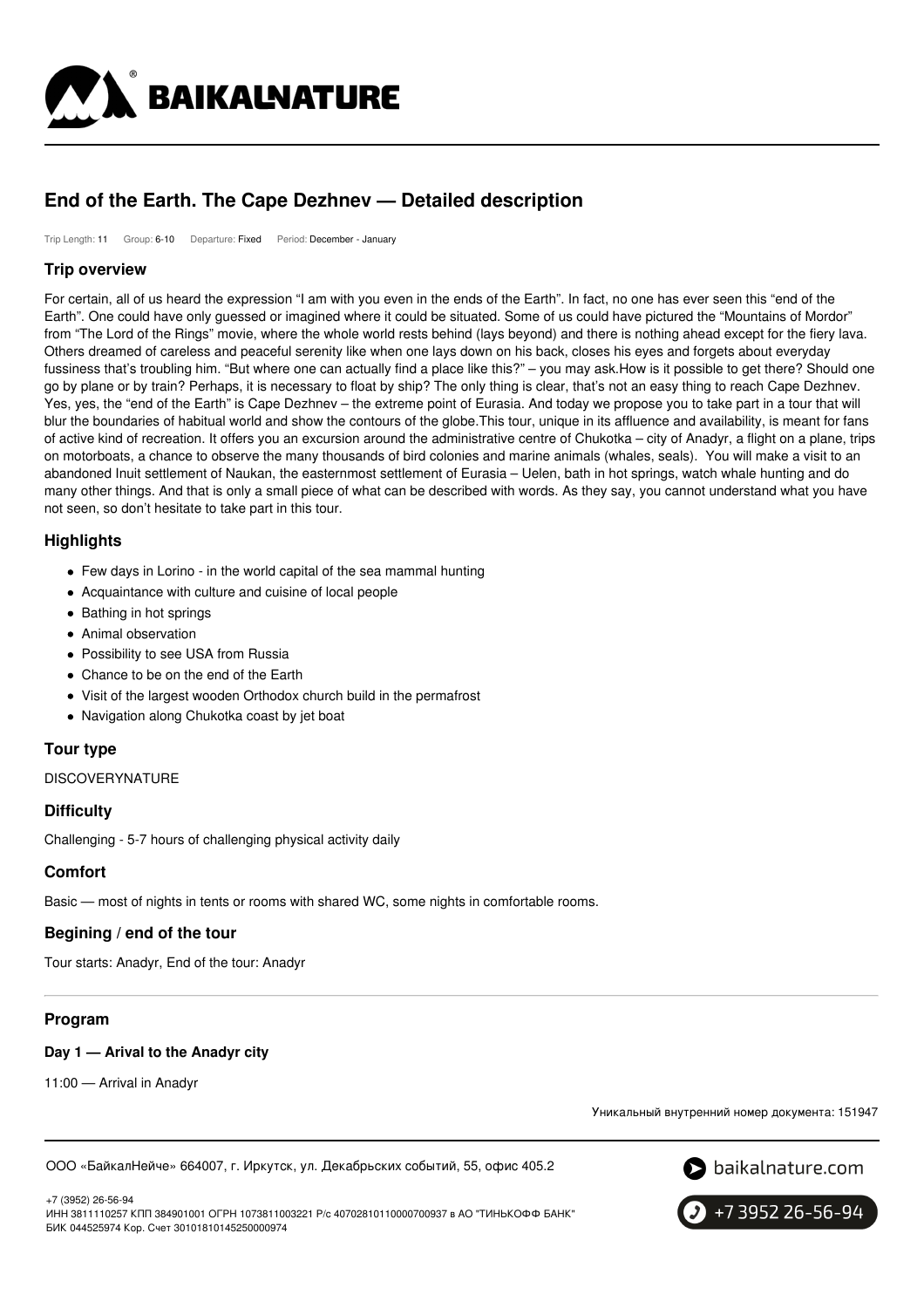

#### 15:00 — Accommodation and free time

#### Overnight in the hostel

Hotels: Accommodation in the Chukotka hostel, Room for 2-3 persons Comfort: Comfortable accommodation, WC and shower on the floor

#### **Day 2 — Day at leisure in the city Anadyr**

#### 11:00 — Day at leisure in the city

Overnight in the hostel

Hotels: Accommodation in the Chukotka hostel, Room for 2-3 persons Comfort: Comfortable accommodation, WC and shower on the floor

#### **Day 3 — Departure to Lorino village**

- 09:00 Transfer to the airport
- 10:00 Flight to Lawrentia village by plane (AN-24)
- 11:40 Departure to Keniskoon bay on speed boat
- 14:00 Lunch
- 19:00 Dinner

Overnight in the cabin

Hotels: Accommodation in the house of the marine hunter, Hunters house Comfort:

#### **Day 4 — The easternmost point of Russia**

- 09:00 Breakfast
- 10:00 Trekking to the Cape Dezhnev
- 13:00 Lunch (picnic)
- 15:00 Arrival to the Cape Dezhnev and pitching of the tents
- 15:00 Visit of the Naukan
- 19:00 Dinner prepared on open fire Overnight in the tents
	- Hotels: Camp, Chukotka, Tent for 2-3 persons
		- Comfort:

#### **Day 5 — Walking at the end of the Earth**

- 09:00 Breakfast
- 10:00 Trekking in the surroundings of the Cape Dezhnev
- 13:00 Picnic
- 15:00 Visit of the Semyon Dezhnev lighthouse
- 19:00 Dinner
	- Overnight in the tents

Hotels: Camp, Chukotka, Tent for 2-3 persons Comfort:

#### **Day 6 — Ouelen - the easternmost village of Chukotka**

09:00 — Breakfast

+7 (3952) 26-56-94

- 10:00 Trekking to the village of Ouelen
- 13:00 Lunch (picnic)
- 14:00 Arrival and accommodation in the homestay

Уникальный внутренний номер документа: 151947

ООО «БайкалНейче» 664007, г. Иркутск, ул. Декабрьских событий, 55, офис 405.2





ИНН 3811110257 КПП 384901001 ОГРН 1073811003221 Р/с 40702810110000700937 в АО "ТИНЬКОФФ БАНК" БИК 044525974 Кор. Счет 30101810145250000974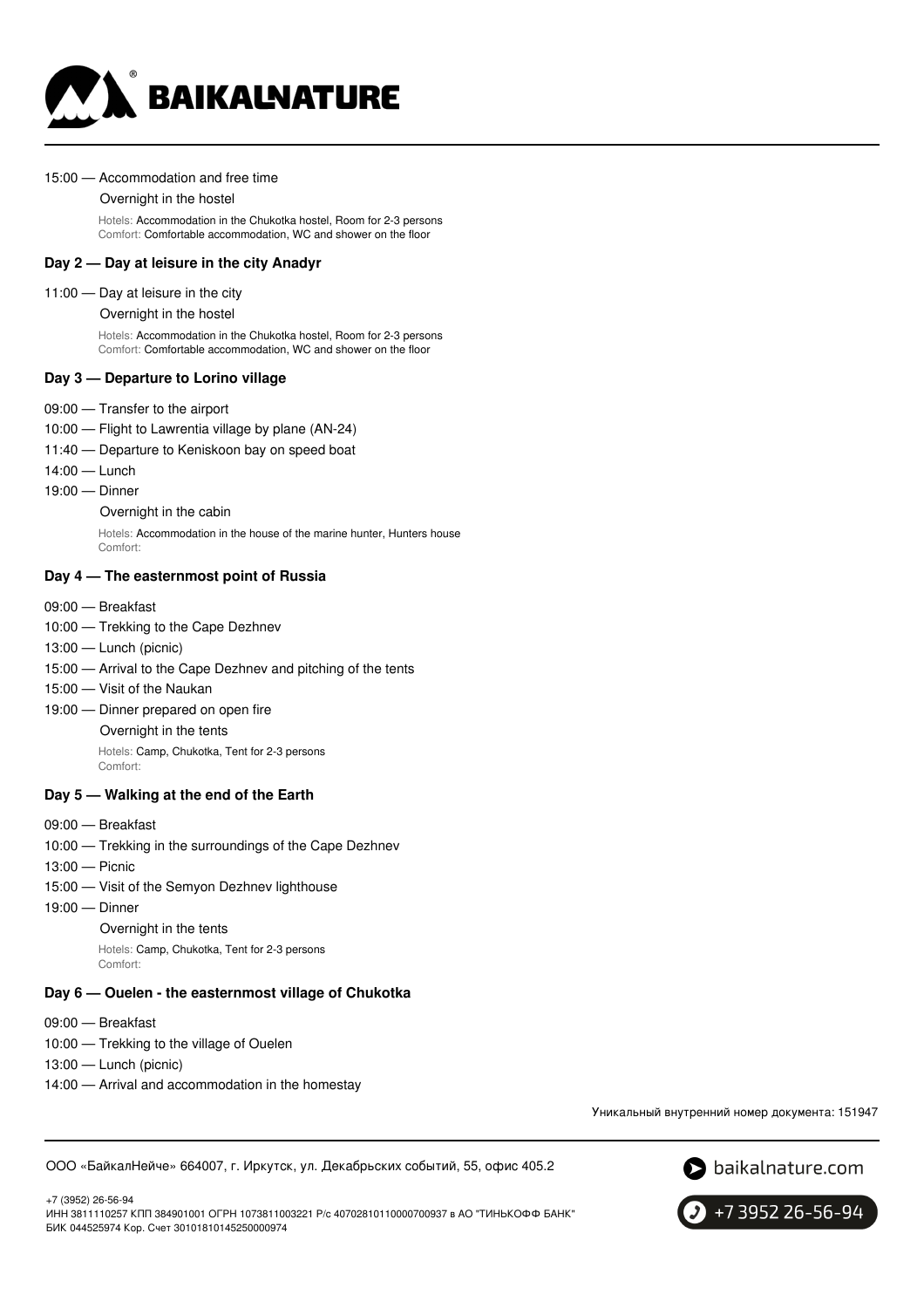

- 15:00 Excursion to the bone-carving workshop
- 19:00 Dinner

#### Overnight in the homestay

Hotels: Accommodation in the house of the marine hunter, Hunters house Comfort:

#### **Day 7 — Free day**

- 09:00 Breakfast
- 10:00 Walks in the surroundings
- 13:00 Lunch (picnic)
- 15:00 Visit of the village
- 19:00 Dinner
	- Overnight in the homestay

Hotels: Accommodation in the house of the marine hunter

#### **Day 8 — Way back and hot springs**

- 09:00 Breakfast
- 10:00 Way back to Keniskoon bay
- 13:00 Lunch
- 19:00 Dinner

Overnight in the tents

Hotels: Camp, Chukotka, Tent for 2-3 persons Comfort:

#### **Day 9 — Aquaintance with the village of Lawrentia**

- 09:00 Breakfast
- 10:00 Departure to the village of Lawrentia on speed boat
- 13:00 Arrival and accommodation in the hostel
- 15:00 Excursion to the ethnographic museum Overnight in the hostel

Hotels: Accommodation in the Chukotka hostel, Room for 2-3 persons Comfort: Comfortable accommodation, WC and shower on the floor

#### **Day 10 — Anadyr - capital of Chukotka**

- 11:00 Flight to Anadyr
- 15:00 Walking city-tour

Overnight in the homestay

Hotels: Accommodation in the Chukotka hostel, Room for 2-3 persons Comfort: Comfortable accommodation, WC and shower on the floor

#### **Day 11 — End of the programme**

11:00 — Transfer to the airport

#### **Departures**

**Start End Basic price per person**

Уникальный внутренний номер документа: 151947

ООО «БайкалНейче» 664007, г. Иркутск, ул. Декабрьских событий, 55, офис 405.2



+7 (3952) 26-56-94

ИНН 3811110257 КПП 384901001 ОГРН 1073811003221 Р/с 40702810110000700937 в АО "ТИНЬКОФФ БАНК" БИК 044525974 Кор. Счет 30101810145250000974

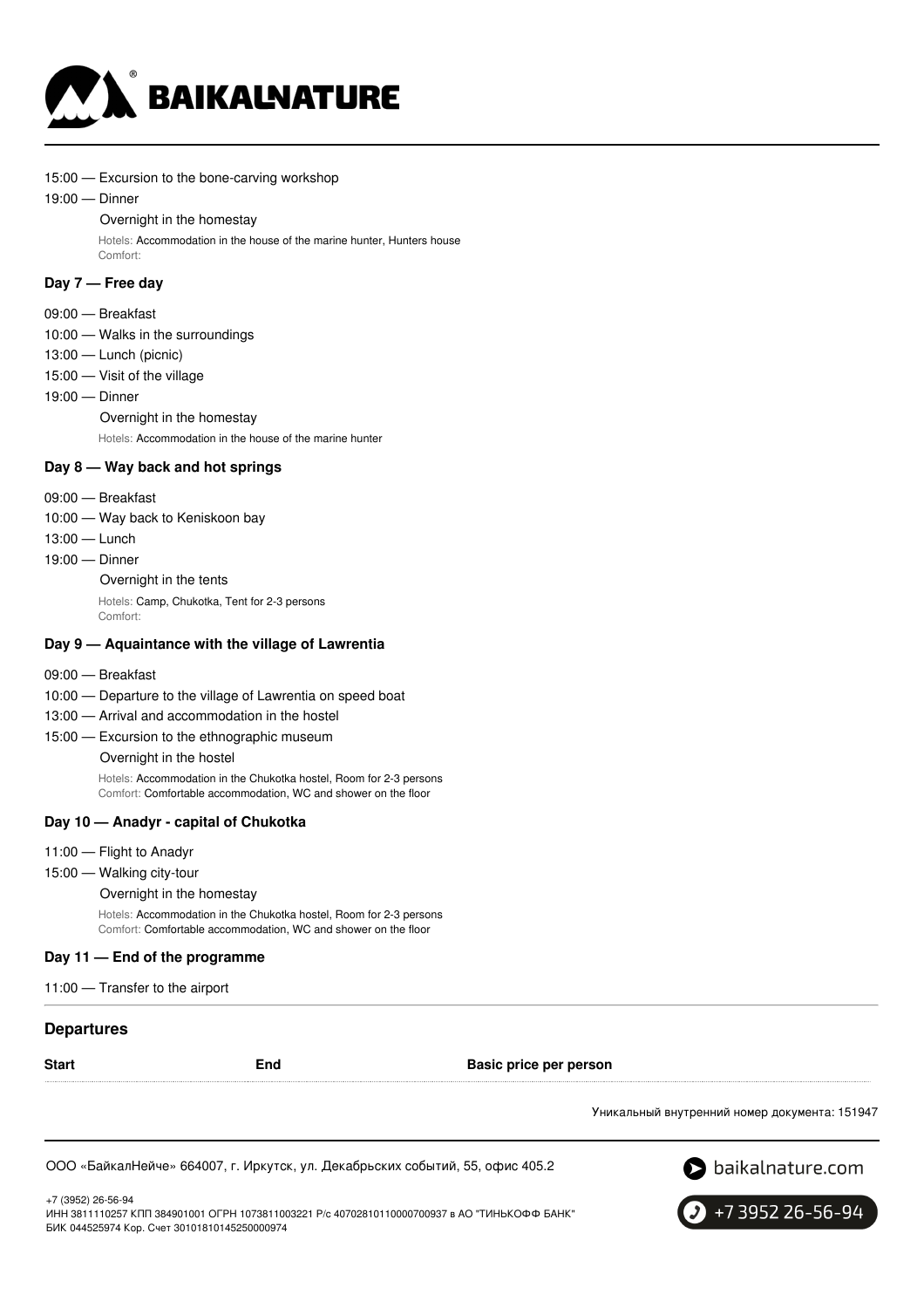

06.07.2020 16.07.2020 190000.00 RUB

### **Note**

The price is given for the group of 6 persons minimum. For the participation you should be physically active and strong (during the days 3 and 7 the group will carry on all the camp equipment). It's necessary to take the backpack of 70-90 litres. If you travel with the bag or suitcase, you can leave it in Anadyr during the tour.

## **What's included**

**Price includes**

- Russian-speaking guide services
- Accommodation as per itinerary
- Transport as per itinerary
- Excursions and visits as per itinerary
- Administrative registration
- Transfer from airport / railway station on first day
- Transfer to airport / railway station on last day
- Letter of invitation
- Reserves and national parks entrance permissions
- Camping outfit rental
- Meals according to the program

## **Checklist & Equipment**

We recommend you to pack all your stuff in two bags: a small backpack and a large travelling bag.

SMALL BACKPACK: will be useful for carrying your personal belongings during the day (camera, film, personal medication, bottled water, etc.) You will also use it as hand luggage during air travel for all your heavy (to lighten the travel bag in the luggage compartment), fragile (camera, etc.) and necessary (toilet bag, etc.) things.

BIG TRAVEL BAG or BIG BACKPACK: must contain the rest of your stuff. It will be in the luggage compartment during the flight. It will be transported by vehicles.

## **Recommended checklist**

**Sunglasses** Raincoat or wind and waterproof shell jacket (with hood !) Large 70 - 85 litres backpack Thermal underwear POLARTEC or similar pullover Sleeping bag rated from -10° C to +15° C Windproof waterproof pants and jacket (GORE-TEX, EVENT, SIMPA-TEX) Comfortable walking shoes (like Vibram or similar) Headlamp Flask Flip-flops for banya Fleece jacket or warm sweater Comfortable pants Wool gloves and winter cap Bath towel

Уникальный внутренний номер документа: 151947

ООО «БайкалНейче» 664007, г. Иркутск, ул. Декабрьских событий, 55, офис 405.2





- English-speaking guide services
- Personal expenses and tips
- Visa fees and travel insurance
- Beverages

**Price does not include**

Airline tickets

+7 3952 26-56-94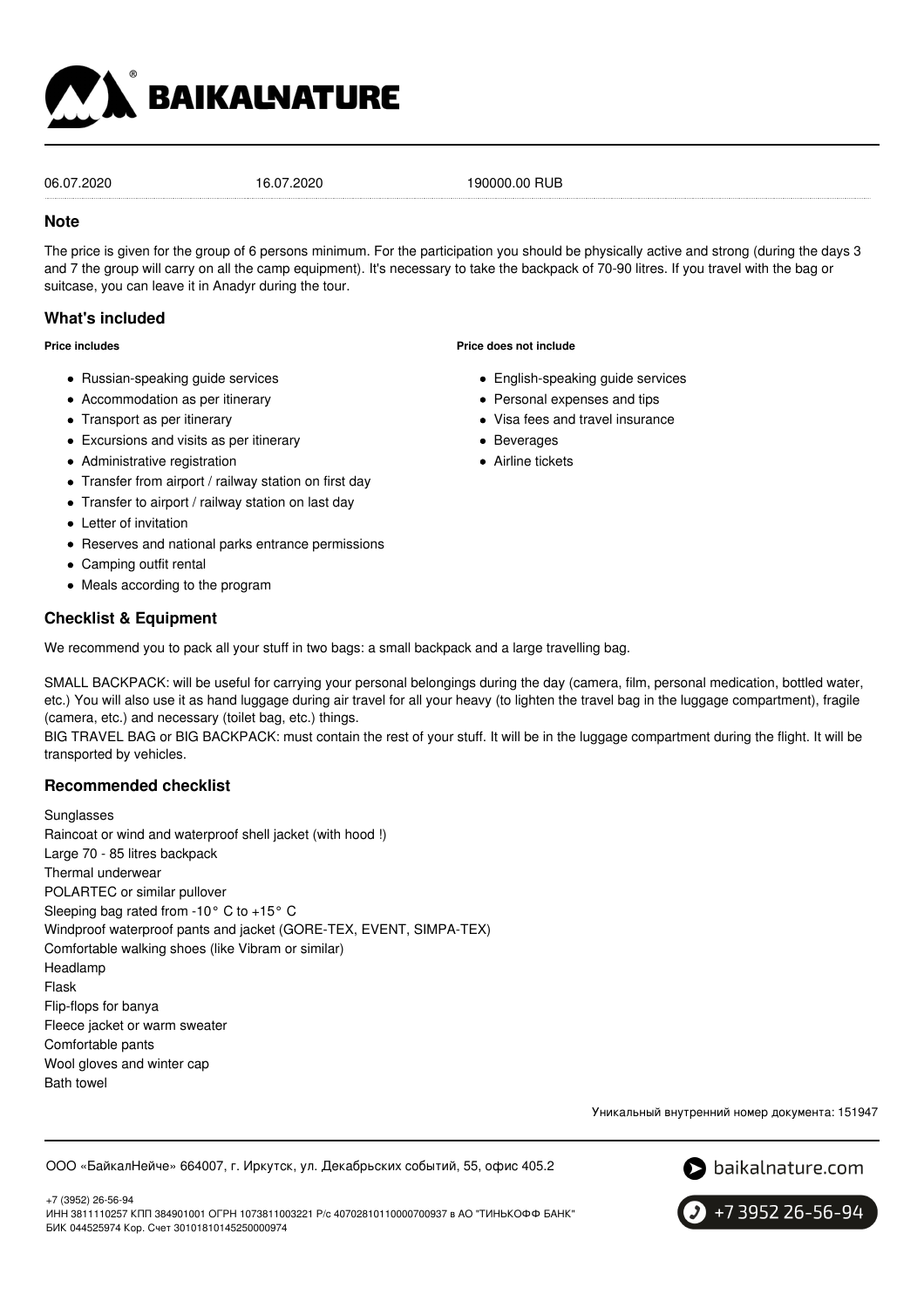

#### **Swimsuit**

Important travel documents: Passport and visa, original or electronic airplane tickets (with a sets of photocopies kept separately), bank card

### **Meals**

If you are a vegetarian or have any particular preferences, please let us know, so we could adapt the menu.

### **Visa**

You need a tourist visa to travel to Russia. It can be issued for a maximum period of 30 days. Your passport has to be valid for at least six months after the expiry date of your visa and to have at least two blank pages.

BaikalNature offers visa support and has created "BaikalNature letter of invitation" package. If you buy a BaikalNature tour, this package is absolutely free; when you buy any other BaikalNature service, you will have to pay for this package. For more information please conact your nearest Russian Embassy or Visa Application Center.

#### **Money**

The Russian currency is ruble. In all cities and many large villages of Russia, you can easily withdraw rubles, using a Visa or MasterCard, from ATMs, located in banks, department stores or hotel lobbies, some of them are open 24 hours a day. If you have euros or dollars with you, exchange offices will allow you to change them easily in the cities, seldom in the countryside. However, it can be difficult to exchange traveler's checks, even in cities.

## **Tipping**

All persons who compose the BaikalNature travel team (guides, drivers, cooks, etc.) are paid a decent wage for their services and do not expect any tips from you. So you have no obligation to leave anything. If you really want to express your satisfaction by leaving a gratuity, and if it is in foreign currency, be aware that torn or glued coins and banknotes cannot be exchanged. Anyway, thank you for your tips, left at your discretion in envelopes.

#### **Health**

#### No compulsory vaccination.

You need to get a health examination before a great trip. Consult your doctor. Get a dental checkup. If you have health problems that could worsen during the trip, make sure you have taken all your medications with you.

Provide a first aid kit that includes among other items:

- aspirin or paracetamol,
- anti-diarrheal pills,
- antiseptic,
- adhesive plaster,
- sterile pads.

If you have individual diseases, make sure you have taken your medications.

## **Medical Form**

A very good physical condition is required.

## **Emergency Contact**

You can contact BaikalNature by phone: +73952 26 56 94. In addition, your call will be forwarded to your manager, reachable 7/7.

## **Legal Mentions**

Professional Guarantees: BaikalNature LLC (ООО "БайкалНейче"), United Federal Register of Tour Operators number: RTO 009402. Financial Guarantee: "Gaide insurance company" JSC (АО "Страховая компания Гайде"). Insurance contract N 10058/21-49 from Уникальный внутренний номер документа: 151947

ООО «БайкалНейче» 664007, г. Иркутск, ул. Декабрьских событий, 55, офис 405.2



+7 (3952) 26-56-94 ИНН 3811110257 КПП 384901001 ОГРН 1073811003221 Р/с 40702810110000700937 в АО "ТИНЬКОФФ БАНК" БИК 044525974 Кор. Счет 30101810145250000974